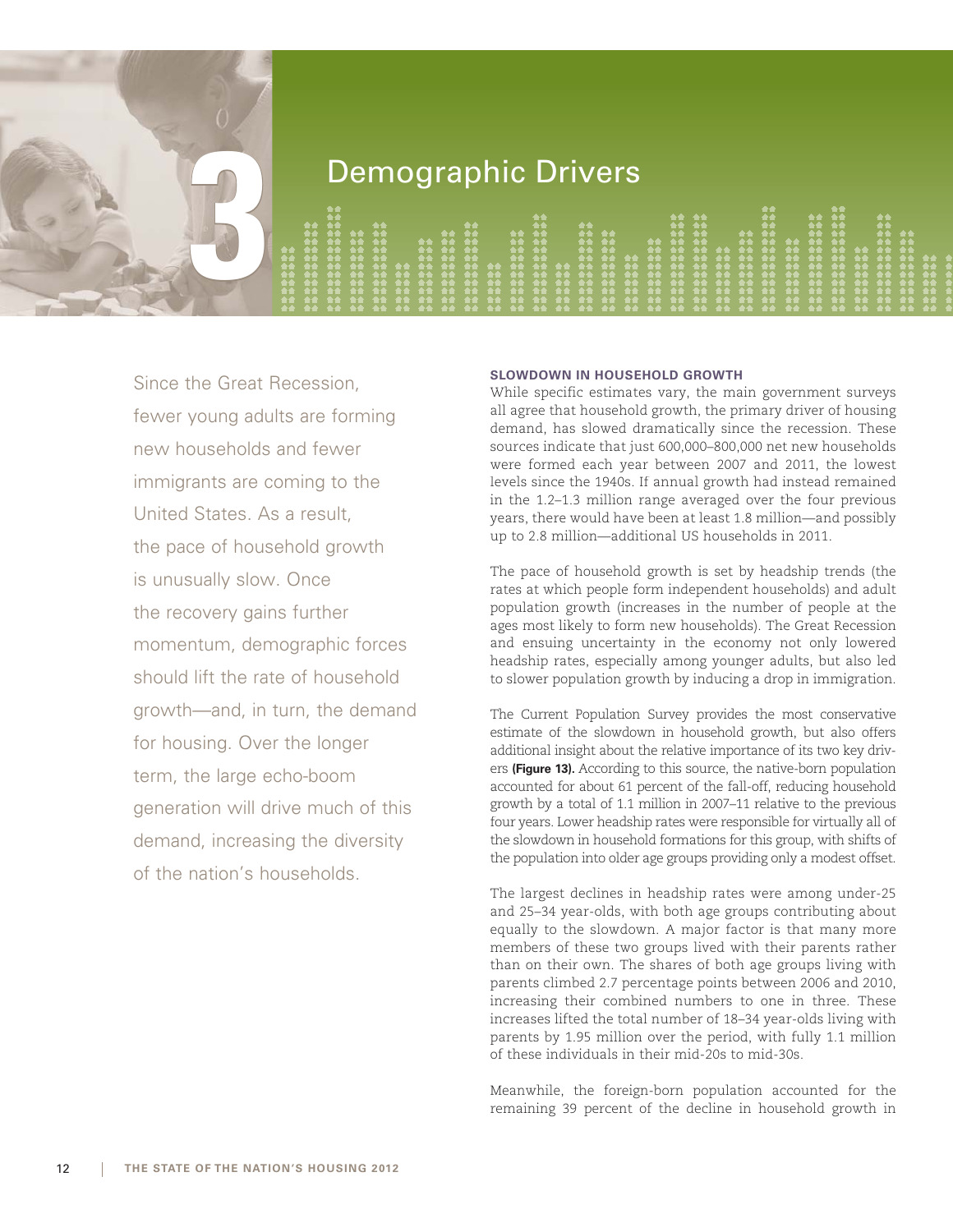# **Lower Headship Rates among Young Native-Born Adults Have Driven the Slowdown in Household Growth**

Contribution to Slower Household Growth in 2007–11 (Millions of households)



on three-year rolling averages. Source: JCHS tabulations of US Census Bureau, Current Population Surveys.

2007–11, or the equivalent of about 700,000 potential households. Lower headship rates were responsible for slightly more than half of this decline, with the remainder reflecting slower population growth. In addition, all of the drop in household growth among the foreign born was among non-citizens. While the recession undoubtedly played a key role, the recent wave of emigrations and deportations also served to thin the ranks of foreign-born non-citizens living in the United States. Indeed, removals of undocumented immigrants rose by more than 50 percent in 2005–10, while the number apprehended trying to enter the country illegally fell by almost as much.

Assuming that much of the drop in household growth is a response to economic conditions, there may be significant pent-up demand in the housing market. While the drop in net immigration may never be made up for in the future, household formations among younger age groups are likely to recover as the economy picks up. Moreover, headship rates tend to rise sharply among adults in their 20s and early 30s, then increase more gradually through middle age when they converge across generations. The steady march of the large echo-boom population into older adulthood therefore means that millions of new households will form in the coming years even if age-specific headship rates do not rebound and immigration remains subdued.

#### **COMPOSITION OF HOUSEHOLD GROWTH**

Minorities continue to be the driving force behind household growth, accounting for about three-quarters of the increase in 2003–7 and two-thirds in 2007–11. Nevertheless, minority household growth slowed 42 percent in 2007–11 from the previous four-year period, while white household growth declined just 16 percent.

The rate of household growth among Hispanics, the largest source of new minority households, was down 52 percent. This decline reduced the Hispanic share of total household growth from well over a third in 2003–7 to just over a quarter in 2007– 11. Weaker immigration is clearly the reason. After contributing more than half of total Hispanic household growth in 2003–7, foreign-born householders were responsible for only a quarter in 2007–11. As a group, Hispanic immigrants accounted for 21 percent of total household growth before the recession, but just 7 percent afterward.

Given that the echo boomers are the most diverse generation yet, they and future immigrants will ensure that minorities account for a substantial majority of household growth over the coming decades. Indeed, the Joint Center estimates that seven out of ten net new households in 2010–20 will be minority even if immigration fails to bounce back to pre-recession levels.

#### **METROPOLITAN SPRAWL**

As measured by the Decennial Census, household growth in the 2000s remained largely focused in the suburbs and exurbs of large metropolitan areas. Only 21 percent of household growth was in the city cores of the nation's 100 largest metros, compared with about 38 percent in suburbs and 41 percent in exurbs. The rate of household growth in the exurbs was 28 percent—more than double the rate in the suburbs and more than quadruple that in city cores. As a result, exurban areas gained share of metro area households over the decade.

Meanwhile, the number of households living in core areas fell in 28 of the largest 100 metro areas and was essentially flat in nine others. At the same time, however, about a third of large metros saw a back-to-the-city movement with doubledigit growth in the number of households living in core areas. Despite these solid gains, only five metros—Boston, San Diego, San Jose, Cape Coral, and Palm Bay—posted increases in the share of households living in core cities relative to their suburbs and exurbs **(Figure 14).**

Minorities are increasingly part of the shift toward suburban and exurban living. In 2010, 47 percent of minority households lived outside of core cities, up from 41 percent just 10 years earlier. As a result, outlying communities became more diverse over the decade, with the minority share of suburban households rising from 23 percent to 30 percent, and of exurban households from 14 percent to 19 percent. The minority share of households living in the urban core also climbed from 45 percent to 50 percent, indicating that racial and ethnic diversity increased throughout America's metros in the 2000s.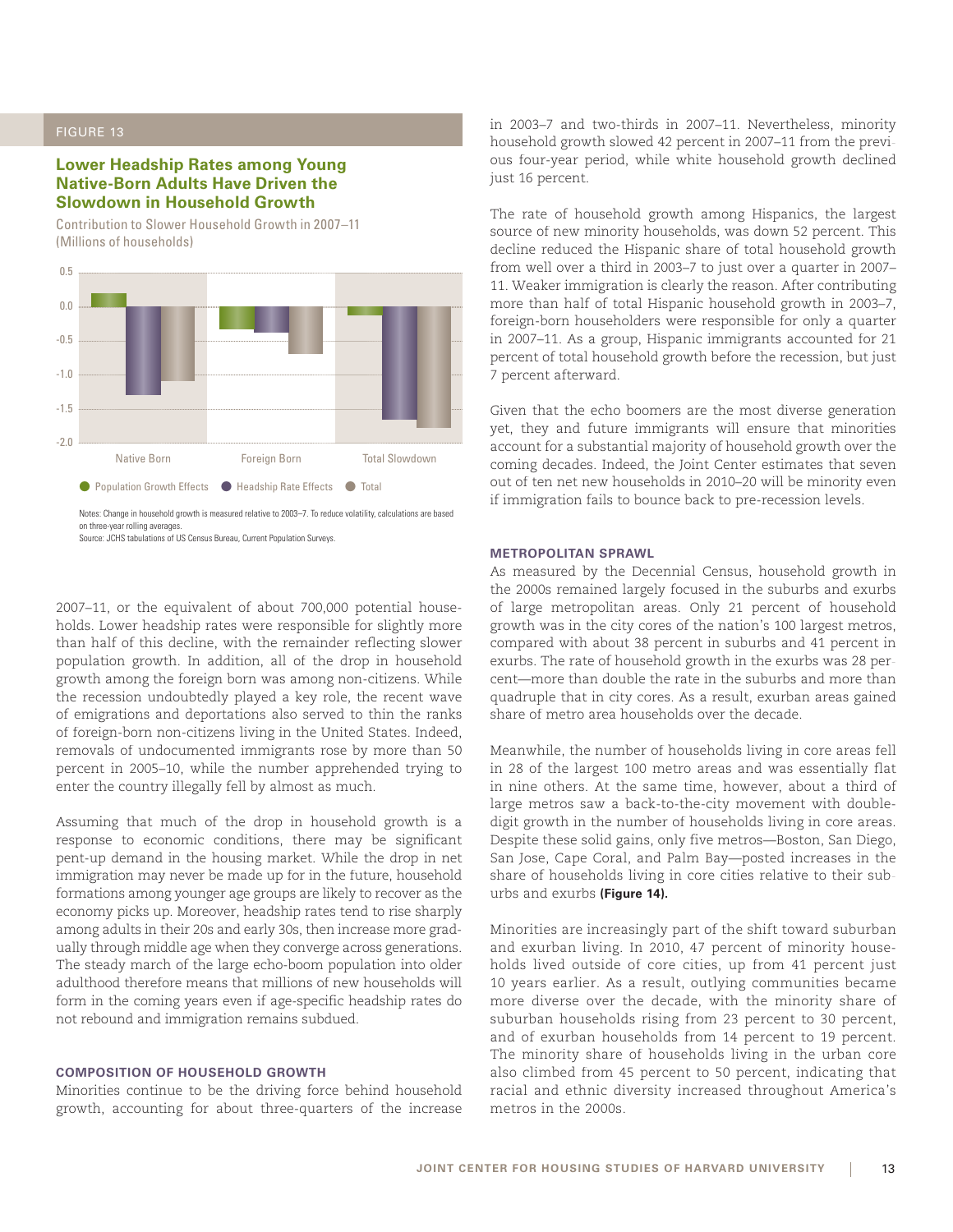



Notes: Data include the 100 largest metro areas, ranked by population in 2010. Cores are cities with populations over 100,000. Suburbs are all urbanized areas outside of cores. Exurbs are the remainder of the metro area. Census data do not include post-enumeration adjustments. Source: JCHS tabulations of US Census Bureau, Decennial Census.

Demand for second homes also helped to fuel growth in outlying areas. In 2000–10, the number of homes in the exurbs of the 100 largest metros for seasonal, recreational, or occasional use jumped 37 percent while that of primary residences increased just 26 percent. Second-home production in the exurbs was especially strong in Phoenix (up 61 percent) and Las Vegas (up 124 percent). In other large metros such as San Jose, construction of second homes in the exurbs increased while that of primary residences declined.

The most recent Census Bureau county population estimates indicate that growth of exurban areas largely stalled by 2011 in response to the collapse of the homebuilding industry. But given that much of the undeveloped land in metropolitan areas is located in these outlying communities, there is every reason to believe that the exurbs will once again capture a disproportionate share of growth once residential construction activity revives.

#### **INCOME AND WEALTH TRENDS**

Real net household wealth plummeted \$14.3 trillion from 2006 to 2011, dragged down by a 57-percent drop (\$8.2 trillion) in housing wealth. At the same time, mortgage debt remained close to its peak, reducing home equity from 130 percent of aggregate mortgage debt to just 62 percent. Home equity now accounts for the smallest share of household net wealth since recordkeeping began in 1945.

The plunge in housing values was particularly hard on lowincome and minority households, both because prices in the low-end market fell the most and because home equity accounted for a particularly large share of minority household wealth when the housing bust began. In 2007, 43 percent of lowincome households owned homes but just 17 percent owned stocks. Home equity made up 73 percent of net wealth for these owners on average, compared with just 41 percent for households in the top income quartile.

Hispanic homeowners suffered the largest losses, with median net wealth down 66 percent and median home equity down 51 percent in 2005–9 **(Figure 15)**. This dramatic decline reflects both the large share of net worth that Hispanics derived from home equity in 2005 (65 percent) and the concentration of Hispanic households in states where the housing market bust was severest. As a recent Pew Center study shows, the shares of Hispanic homeowners in four of the five states with the sharpest price declines exceed the national average (Michigan is the exception). For example, the Hispanic share is 21.8 percent in California and 17.6 percent in Arizona, compared with 8.1 percent nationally. And even within these five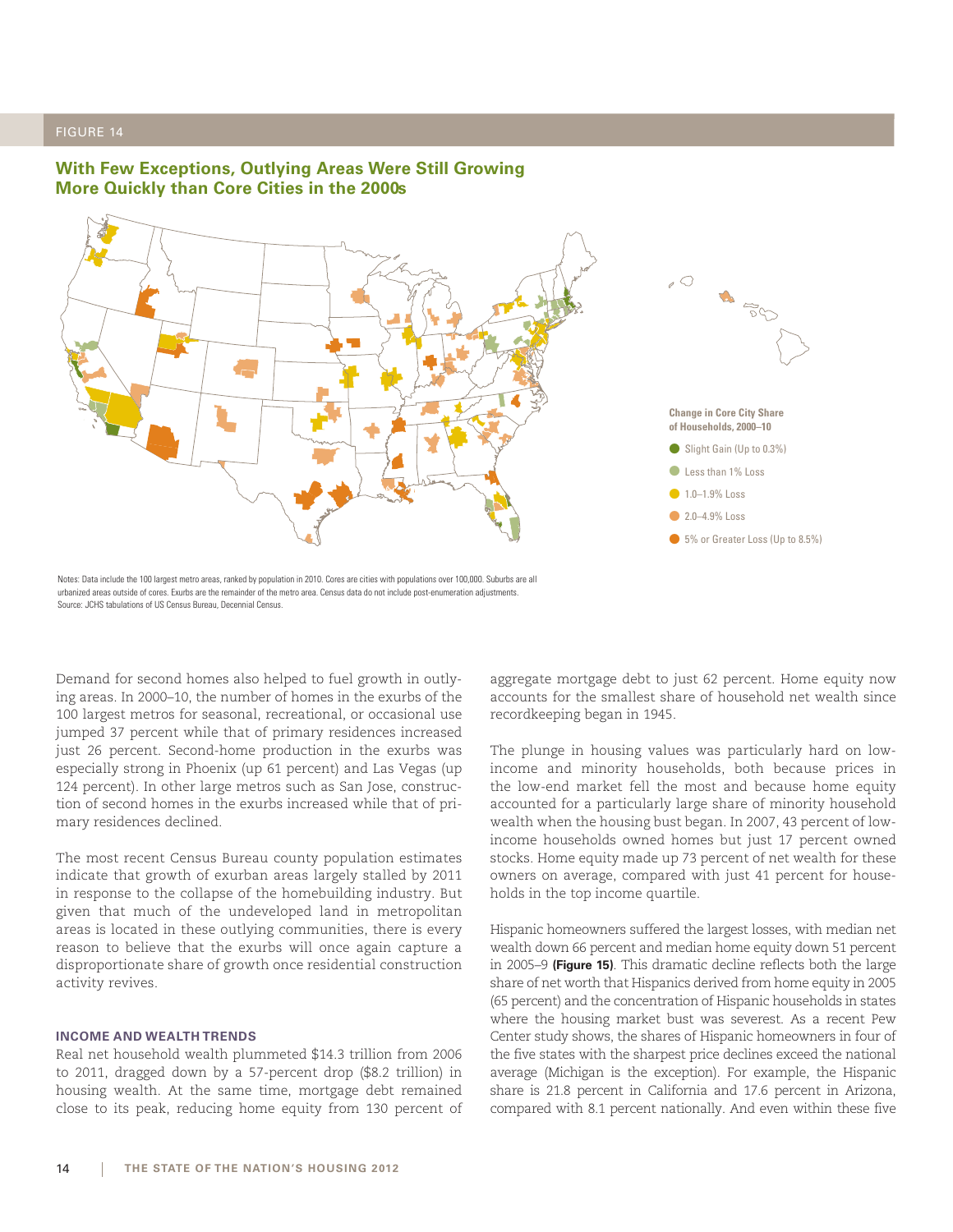# **Home Equity Losses Took a Large Toll on Hispanic Household Wealth**

Percent Change in Median Household Wealth, 2005–9



Source: Pew Research Center, Twenty to One: Wealth Gaps Rise to Record Highs Between Whites, Blacks and Hispanics, July 2011.

## FIGURE 16

## **White–Minority Income Gaps Have Increased for All but the Oldest Age Group**

Minority Median Income as a Percent of White Median Income



Source: JCHS tabulations of US Census Bureau, Current Population Surveys.

states, Hispanics and blacks lost significantly more equity (72 percent) than white homeowners (52 percent).

As a result, the wealth gap between whites and minorities continued to widen. In 2005, the median wealth of white households was 11 times that of black households. At last measure in 2009, the differential had increased to 20 times. Over the same period, the median wealth of whites jumped from seven times the median wealth of Hispanics to 18 times.

The long-term decline in incomes also added to the financial pressures on households. Real median household income dropped from \$53,200 in 2000 to \$49,400 in 2010, some \$1,700 below the previous cyclical trough in 2004. Declines among householders aged 35–44 and 45–54 were particularly sharp, more than erasing all of the gains since 1990 for these age groups.

The white–minority income gap also expanded during the 2000s for all but the oldest age group **(Figure 16)**. The disparity among younger age groups is especially troubling because it represents a loss of the ground gained during the 1990s. The real median income of minority households aged 25–34 was down 14 percent over the decade, compared with just 9 percent among their white counterparts. As a result, the median income for minorities in this age group fell from 69.4 percent of that for same-age whites in 2000 to 65.6 percent in 2010. Only minority households over age 75 saw stronger income gains than same-age whites, closing about 1.1 percentage points of a nearly 25-point gap.

#### **CHANGES IN HOUSEHOLD MOBILITY**

Cyclical factors and overall economic uncertainty have limited the ability of many to buy and sell homes, or otherwise move or form independent households. While a stronger recovery and a reduction in negative equity mortgages would help to stem further declines, demographic forces will keep the pressure on household mobility rates over the next two decades.

The aging of the baby-boom generation is a key factor, lifting the share of older households to a record high. Mobility rates drop sharply with age, and adults over age 65 are almost eight times less likely to move in a given year than those in their 20s. Moreover, the vast majority of baby boomers live in owner-occupied homes, and owners are far less likely to move than renters. What is more, the recession dampened the already low mobility rates of older homeowners: just 1.9 percent of owner-occupants aged 65–74 in 2011 had changed residences within the previous year, down from about 3.3 percent in 2007. Mobility rates for homeowners aged 75 and over also fell somewhat over the decade, from 1.9 percent to 1.6 percent. Even if mobility rates among older homeowners return to previous levels, though, the vast majority of baby boomers will likely age in place.

Older households are most likely to dissolve because of death or infirmity, which means that their homes are added to the available housing stock. Given that they currently occupy more than 46 million homes, the baby boomers will therefore have a major impact on housing markets when they die or are unable to live on their own. But over the last decade, the majority of household dissolutions were among seniors that were already over age 75 in 2000. With the oldest baby boomers just 55–64 in 2010 and most only 45–54, the majority of this generation